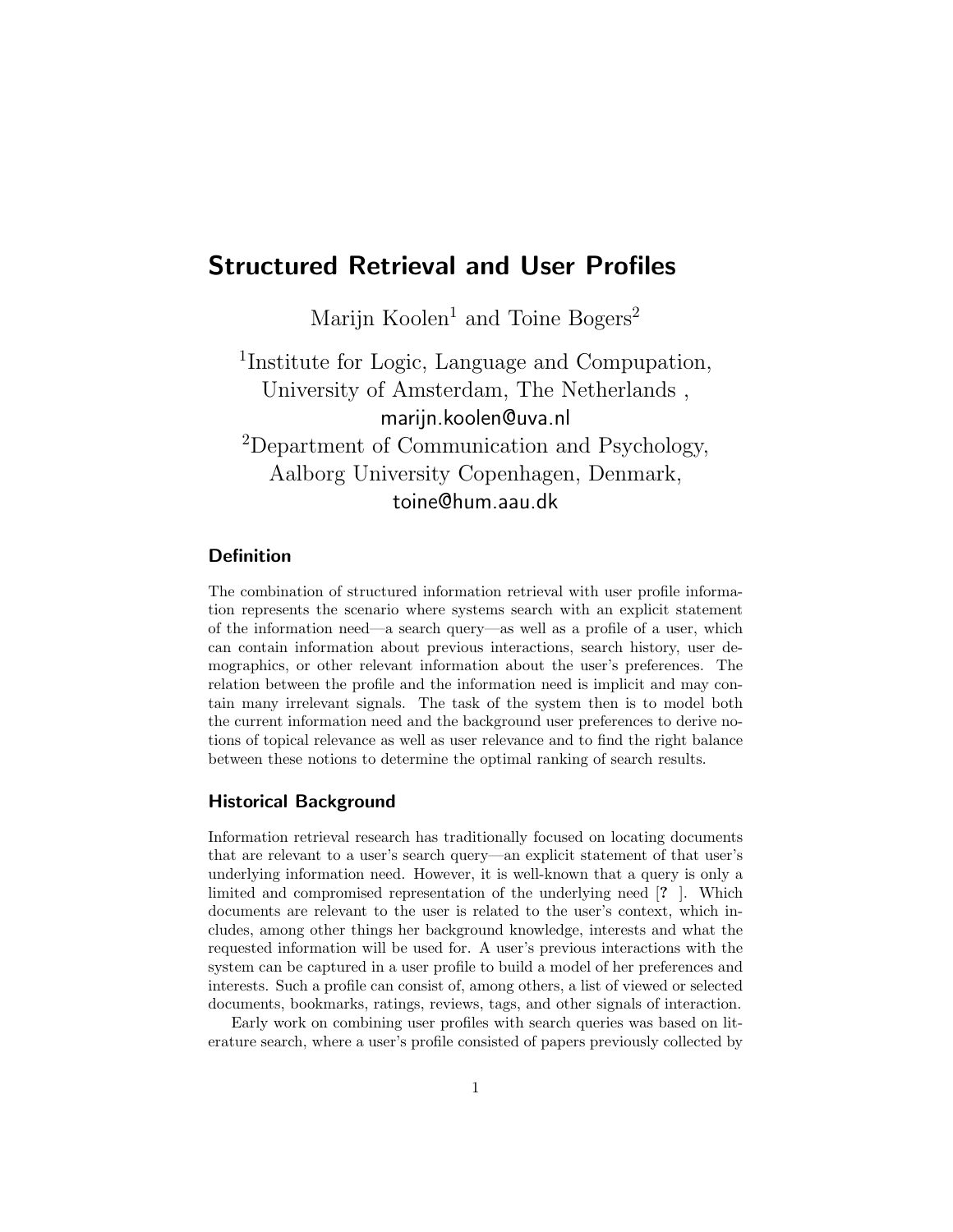that user  $[? ?]$ . This model was also used for the TREC<sup>[1](#page-1-0)</sup> Filtering Track  $[?$ ], where the system has to filter a incoming stream of documents and track the topic(s) of interest to a user based on their previously selected documents. The TREC Contextual Suggestion Track [? ], starting in 2012, addresses the related problem of suggesting activities for a user in a specific location, where there is no query but only a profile of user preferences. Just as the information retrieval community has investigated how to integrate user profile information into retrieval algorithms, the recommender systems community has long attempted to integrate content-based information and user profile information [? ? ? ? ].

Due to the rise of social media, an increasing amount of information about the user can be exploited by search engines and recommender systems. Users have rich profiles on social network sites such as Facebook, LinkedIn and Google+ that reveal their interests, activities and their social circles. Other platforms allow users to rate, reviews and tag books, movies or songs, and recommend new items based on these interactions. These are domains with highly structured information in the form of metadata and user-generated content. Searching in such collaboratively created catalogs provides an interesting scenario to study the value of user profiles for retrieval.

One such platform is the social cataloging site LibraryThing  $(LT)^2$  $(LT)^2$ , where users can build up a personal catalog of books and rate, review and tag these books or discuss them with other members. LT has a recommendation engine to support users in discovering new books, but users can also use directed search, which is the scenario that is investigated in the Social Book Search  $(SBS)$  tracks<sup>[3](#page-1-2)</sup> at INEX and CLEF  $[? \]$ . The SBS track investigates book search in a large collection of book descriptions containing professional metadata and user-generated content, with an elaborate statement of user information needs and an extensive profile of those users, all of which have rich structure that can be used to support retrieval [? ? ].

#### Scientific Fundamentals

User profiles are typically used in recommender systems, where users rate items and the system derives implicit interests from these ratings to suggest other items to the user. These signals of interest may also help to contextualize the information need for directed search. However, few retrieval systems make use of such profiles to improve the ranking of retrieval results. Exploiting user profiles for directed search poses a substantial challenge. The profile contains signals of implicit interest and background knowledge, but how should these signals be combined with the explicit statement of the specific information need expressed by the search query? How is a user profile related to the search topic and which of a user's interests are relevant to that topic?

Formally, a user  $u$  has an information need represented by an query  $q$  and

<span id="page-1-0"></span><sup>1</sup> TExt Retrieval Conference, see also <http://trec.nist.gov>

<span id="page-1-1"></span><sup>2</sup> <http://www.librarything.com>

<span id="page-1-2"></span><sup>3</sup> <http://social-book-search.humanities.uva.nl/>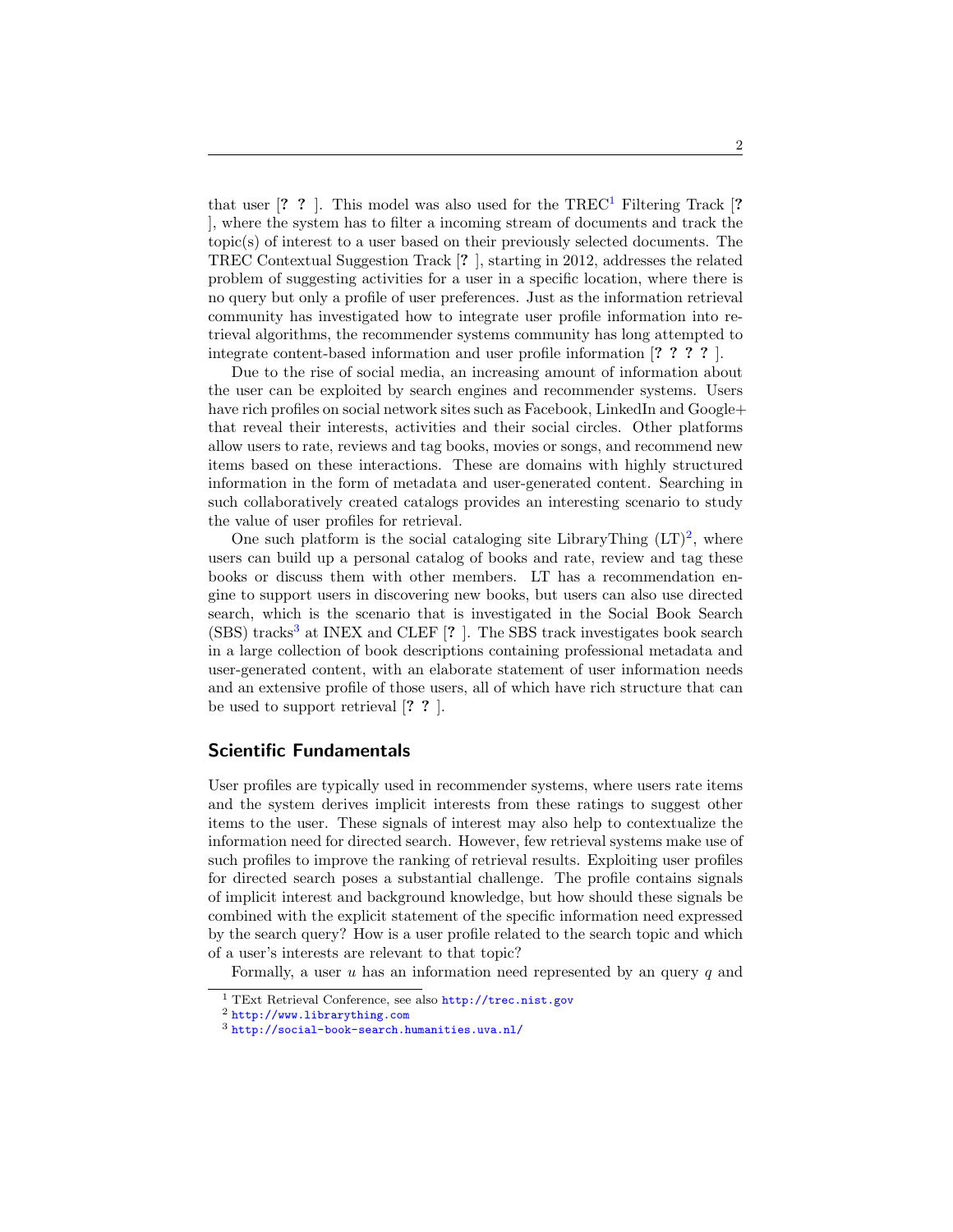

Fig. 1: Book request on the LibraryThing forum

related interests and background knowledge represented by a user profile  $p_u$  and the challenge is to rank a collection D of documents d by relevance  $R(d|q, p_u)$ such that the most relevant documents are ranked highest. Documents and profiles can have a rich metadata structure, allowing for complex retrieval and ranking models that carefully balance the evidence from  $q$ ,  $p$  and  $d$  [?].

The SBS evaluation campaign studies this problem in the context of the LibraryThing discussion forums, which are used to discuss a broad range of bookrelated topics. Many members turn to these forums asking for book suggestions with other members replying and providing suggestions. The LT discussion forums provide a unique opportunity to unobtrusively investigate complex, realistic search scenarios with highly structured data in the form book metadata and user profiles. At the same time, the data from the forums is used to construct test collections for developing and evaluating search systems that combine structured retrieval with user profile information. Examples of book metadata that could be exploited for structured retrieval are book titles, author names, subject descriptors, product descriptions and user tags and reviews. User profiles also contain personal tags, ratings, and reviews. The result of so many structural elements is a variety of perspectives on a book from different types of agents (authors, publishers, library catalogers and readers), and for a broad range of information needs—combining aspects of topic, genre, style, mood, time and interest. The challenge is then to identify and weight the strongest signals of relevance in this abundance of evidence.

The request in Figure ?? is highly complex, providing requirements about the content, examples of books and authors that the poster of the request is already familiar with, and contextual cues on usage. The user name links to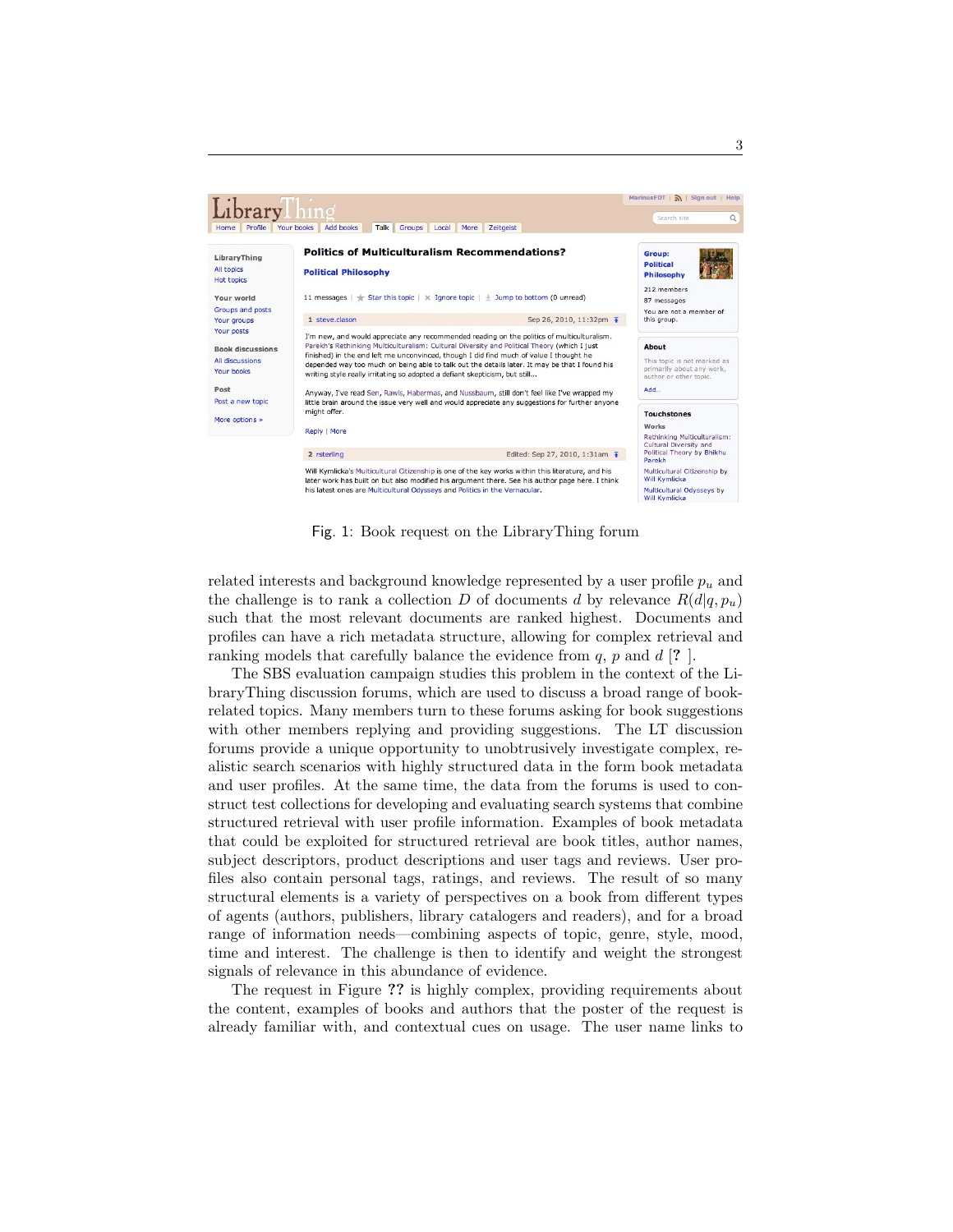| LibraryThing                                |                                                                               |                            |  |                                                                             |                            | Sign in / Join   (a) English  <br>Search site |                                      |
|---------------------------------------------|-------------------------------------------------------------------------------|----------------------------|--|-----------------------------------------------------------------------------|----------------------------|-----------------------------------------------|--------------------------------------|
| $\Box$ All collections $\blacktriangledown$ | <b>Tags</b><br><b>H</b> Covers<br>$\equiv$ List                               | Authors                    |  | Style A B C D E                                                             | <b>参</b> 上                 | Search this library                           | Search $\blacktriangleright$         |
| $1 - 11$ of 11                              |                                                                               |                            |  |                                                                             |                            |                                               | [1]                                  |
| <b>POLITICS</b><br>NTRobbs                  | Politics in the Vernacular: Nationalism.<br>Multiculturalism, and Citizenship | Will<br>Kymlicka           |  | 2001 democracy, political<br>theory,<br>immigration,<br>multiculturalism    | <b>THE TABLE THAT</b>      | Oct 25, 2010                                  | m<br>$\Box$<br>223<br>$\blacksquare$ |
|                                             | Politics of Piety: The Islamic Revival and<br>the Feminist Subject            | Saba<br>Mahmood            |  | 2005 feminist theory,<br>feminism, political<br>theory.<br>multiculturalism | the the the<br><b>Tilt</b> | Aug 20, 2012                                  | m<br><b>2 104</b><br>$\Box$ 0        |
|                                             | <b>Constitutional Patriotism</b>                                              | $Jan-$<br>Werner<br>Muller |  | 2007 political theory,<br>multiculturalism.<br>european union.<br>germany   | ****<br>nis                | Oct 31, 2010                                  | 212<br>$\circ$                       |
|                                             | Rethinking Multiculturalism: Cultural<br>Diversity and Political Theory       | <b>Bhikhu</b><br>Parekh    |  | 2002 political theory,<br>immigration,<br>multiculturalism                  | - sie<br>***<br>nie.       | Sep 1, 2010                                   | m<br><b>245</b><br>ō                 |

Fig. 2: Book request on the LibraryThing forum

their profile, which provides contextual information on the user (Figure ??, including the books they cataloged and how they tagged and rated them. The example books introduce a form of querying-by-example that could also be seen as a recommendation task. Other forum members reply in the thread with book suggestions relevant to the request. These suggestions represent human relevance judgments and are used, in combination with the user profile of the topic creator, to evaluate retrieval systems. The user profile of the requester contains information on when they added each book to their catalog and the forum thread has timestamps on when the request was posted and when suggestions were made. Book suggestions in the forum thread that are cataloged by the requester after posting the request are considered more relevant than suggestions that the requester ignores or already cataloged before the request. This provides a complex picture of relevance that goes beyond topical relevance, touching on situational and user aspects of relevance.

#### Key applications

There are several domains where search engines could make use of rich document structure and contextual information from user profiles, such as travel, online shopping, scientific literature.

Travel Users who are organizing a trip and are searching options for travel, accommodation and activities. This is a complex search task where specific requirements and personal preferences need to be balanced and the available data is often highly structured (names, locations, dates, prices, ratings, reviews). Information about past travel plans could help direct the search process towards the most optimal arrangements.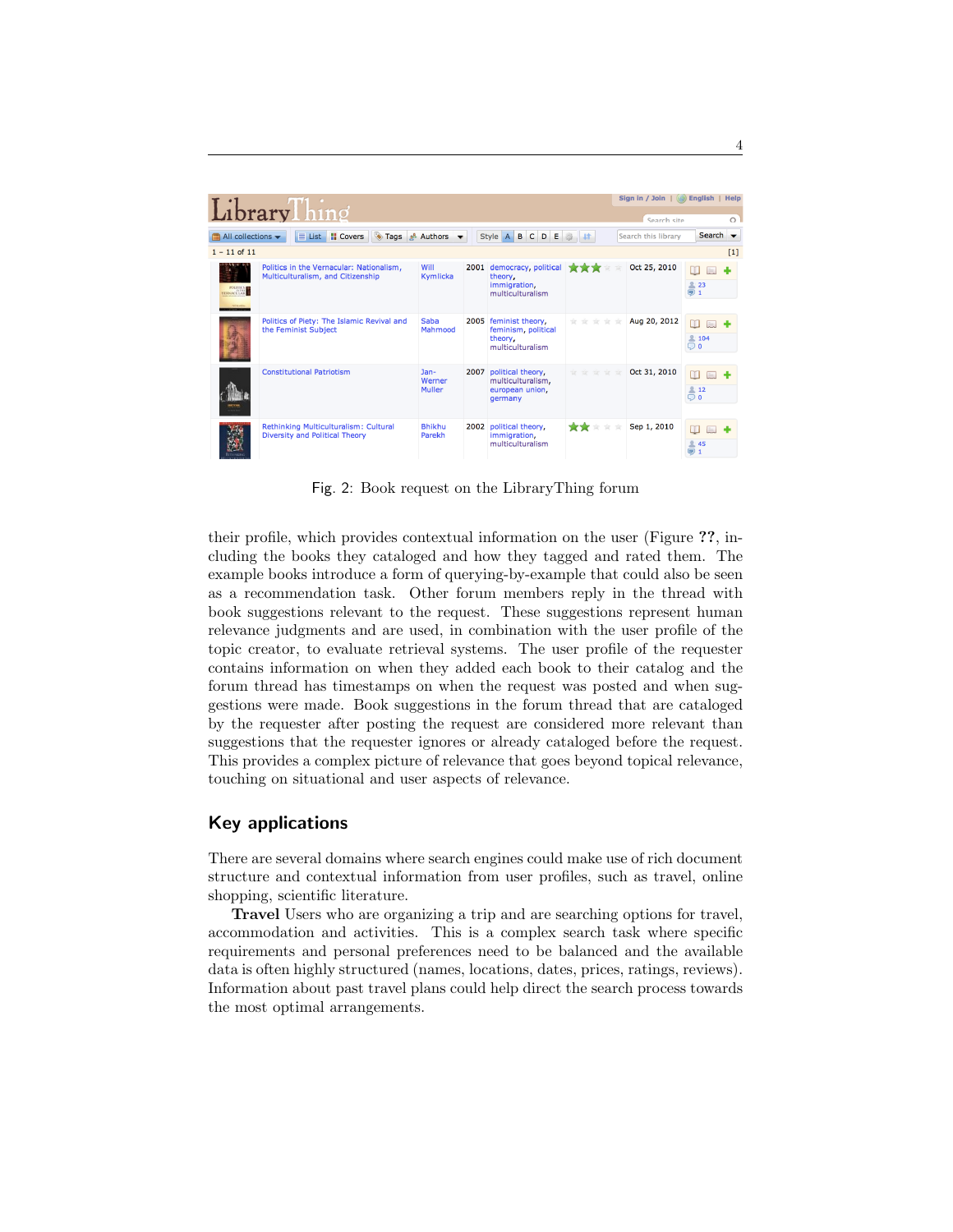Online shopping Shopping on e-commerce websites such as Amazon.com often involves complex information needs that require multiple searches to locate the most appropriate products. User profile information could help to personalize the search results and provide more relevant product suggestions.

Literature search There is rich structured information that could be exploited when a researcher searches for relevant literature to reference in their paper. The researcher's interest and background knowledge can be represented by their own publications and the publications they reference. Each individual publication has metadata such journal or proceedings title, year, keywords and references [? ] .

### Experimental Results

A well-established result in book search is that user-generated content is very effective for retrieving relevant suggestions for a range of tasks [? ? ]. The most effective approaches use a mixture of models for different types of metadata, essentially exploiting the principle of polyrepresentation (representing the same information by data from multiple sources).

Forum suggestions are different from traditional topical relevance judgments [? ]. Forum members take into account writing style, engagement, humor or how comprehensively a topic is discussed. Members have read most of the books they suggest in response to a request and mention books mostly positively [? ].

The best performing systems use all available evidence for the information need (represented by different fields such as thread title, discussion group and text of the first post), as they all provide different perspectives on the information need, again exploiting the principle of polyrepresentation.

The user profiles have been effectively used for combining retrieval results with collaborative filtering recommendations, where books are recommended if they are prominent in the catalogs of users similar to the requester [? ]. More recently, ? ] rank books from similar users and find that precision is low, but that recall goes up linearly after rank 500 whereas runs based on textual queries gain almost no recall that far down the results list.

#### Data Sets

Data sets in IR are typically test collections constructed in evaluation campaigns like TREC, CLEF, NTCIR and INEX. Test collections with structured document collections and user profiles are available from the CLEF Social Book Search Lab<sup>[4](#page-4-0)</sup>. The SBS test collection consists of a set of documents, user profiles, search topics and relevance judgments. The document set contains 2.8 million book description with professional metadata from Amazon—such as title, author, publisher and subject descriptors—and user-generated content from Amazon (user reviews and ratings) and LT (user tags). The search topics are made up of LT forum topics that are focused on a request for book suggestions

<span id="page-4-0"></span><sup>4</sup> Available at <http://social-book-search.humanities.uva.nl/>.